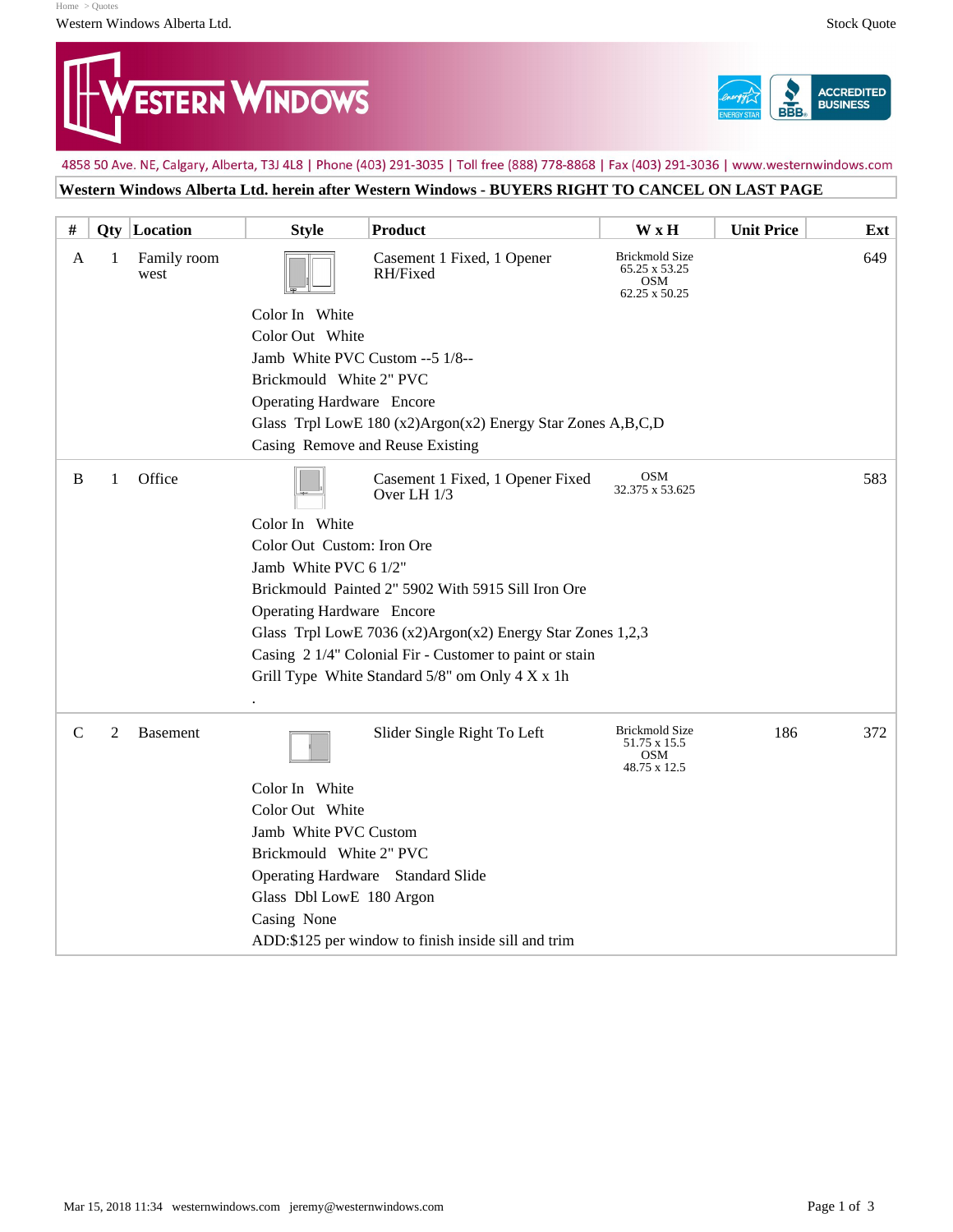| #                                                 |   | <b>Qty</b> Location  | <b>Style</b>                                                                                                                   | Product                                  | W x H                                                                  | <b>Unit Price</b> | Ext |
|---------------------------------------------------|---|----------------------|--------------------------------------------------------------------------------------------------------------------------------|------------------------------------------|------------------------------------------------------------------------|-------------------|-----|
| D                                                 | 1 | Men's Bathroom<br>A1 |                                                                                                                                | Non-Opening Picture                      | <b>OSM</b><br>44.0 x 22.25                                             |                   | 322 |
|                                                   |   |                      | Color In White                                                                                                                 |                                          |                                                                        |                   |     |
|                                                   |   |                      | Color Out White<br>Jamb White PVC Custom 6" Jamb                                                                               |                                          |                                                                        |                   |     |
|                                                   |   |                      |                                                                                                                                |                                          |                                                                        |                   |     |
|                                                   |   |                      | Brickmould White 5919 2 7/32" PVC                                                                                              |                                          |                                                                        |                   |     |
|                                                   |   |                      | <b>Operating Hardware</b><br>[none]                                                                                            |                                          |                                                                        |                   |     |
|                                                   |   |                      | Glass Dbl LowE 180 Argon                                                                                                       |                                          |                                                                        |                   |     |
|                                                   |   |                      | Casing Timbertown Customer to paint or stain ## TBD<br>Clad Exterior Trim White                                                |                                          |                                                                        |                   |     |
|                                                   |   |                      |                                                                                                                                |                                          |                                                                        |                   |     |
|                                                   |   |                      | <b>Glass Pinhead</b>                                                                                                           |                                          |                                                                        |                   |     |
| E                                                 | 1 | Master Bedroom       |                                                                                                                                | Casement 1 Fixed, 1 Opener<br>Fixed/LH   | <b>Brickmold Size</b><br>61.5 x 41.25<br><b>OSM</b><br>59.5 x 39.25    |                   | 568 |
|                                                   |   |                      | Color In White                                                                                                                 |                                          |                                                                        |                   |     |
|                                                   |   |                      | Color Out White                                                                                                                |                                          |                                                                        |                   |     |
|                                                   |   |                      | Jamb White PVC 6 1/2"                                                                                                          |                                          |                                                                        |                   |     |
|                                                   |   |                      | Brickmould White 1 1/2" PVC<br><b>Operating Hardware</b> Encore<br>Glass Trpl LowE 180 (x2)Argon(x2) Energy Star Zones A,B,C,D |                                          |                                                                        |                   |     |
|                                                   |   |                      |                                                                                                                                |                                          |                                                                        |                   |     |
|                                                   |   |                      |                                                                                                                                |                                          |                                                                        |                   |     |
|                                                   |   |                      | Casing PVC with Rosettes 3"                                                                                                    |                                          |                                                                        |                   |     |
| F                                                 | 1 | Master               |                                                                                                                                | Casement 1 Fix, 2 Openers L/F/R<br>Equal | <b>Brickmold Size</b><br>90.5 x 47.875<br><b>OSM</b><br>89.75 x 47.125 |                   | 882 |
|                                                   |   |                      | Color In White                                                                                                                 |                                          |                                                                        |                   |     |
|                                                   |   |                      | Color Out White                                                                                                                |                                          |                                                                        |                   |     |
|                                                   |   |                      | Jamb White PVC 4 1/2"<br>Brickmould White 7/8" PVC                                                                             |                                          |                                                                        |                   |     |
|                                                   |   |                      |                                                                                                                                |                                          |                                                                        |                   |     |
|                                                   |   |                      | <b>Operating Hardware</b> Encore                                                                                               |                                          |                                                                        |                   |     |
|                                                   |   |                      | Glass Trpl LowE 180 (x2)Argon(x2) Energy Star Zones 1,2,3                                                                      |                                          |                                                                        |                   |     |
| Casing Primed 2 1/4" Colonial - Customer to paint |   |                      |                                                                                                                                |                                          |                                                                        |                   |     |
| G                                                 | 1 | Men's Bathroom<br>A1 |                                                                                                                                | Non-Opening Picture                      | <b>OSM</b><br>39.125 x 22.25                                           |                   | 322 |
|                                                   |   |                      | Color In White                                                                                                                 |                                          |                                                                        |                   |     |
|                                                   |   |                      | Color Out White                                                                                                                |                                          |                                                                        |                   |     |
|                                                   |   |                      | Jamb White PVC Custom 6" Jamb                                                                                                  |                                          |                                                                        |                   |     |
|                                                   |   |                      |                                                                                                                                | Brickmould White 5919 2 7/32" PVC        |                                                                        |                   |     |
|                                                   |   |                      | <b>Operating Hardware</b>                                                                                                      | [none]                                   |                                                                        |                   |     |
|                                                   |   |                      | Glass Dbl LowE 180 Argon                                                                                                       |                                          |                                                                        |                   |     |
|                                                   |   |                      | Casing Timbertown Customer to paint or stain ## TBD<br>Clad Exterior Trim White                                                |                                          |                                                                        |                   |     |
|                                                   |   |                      |                                                                                                                                |                                          |                                                                        |                   |     |
| <b>Glass Pinhead</b>                              |   |                      |                                                                                                                                |                                          |                                                                        |                   |     |